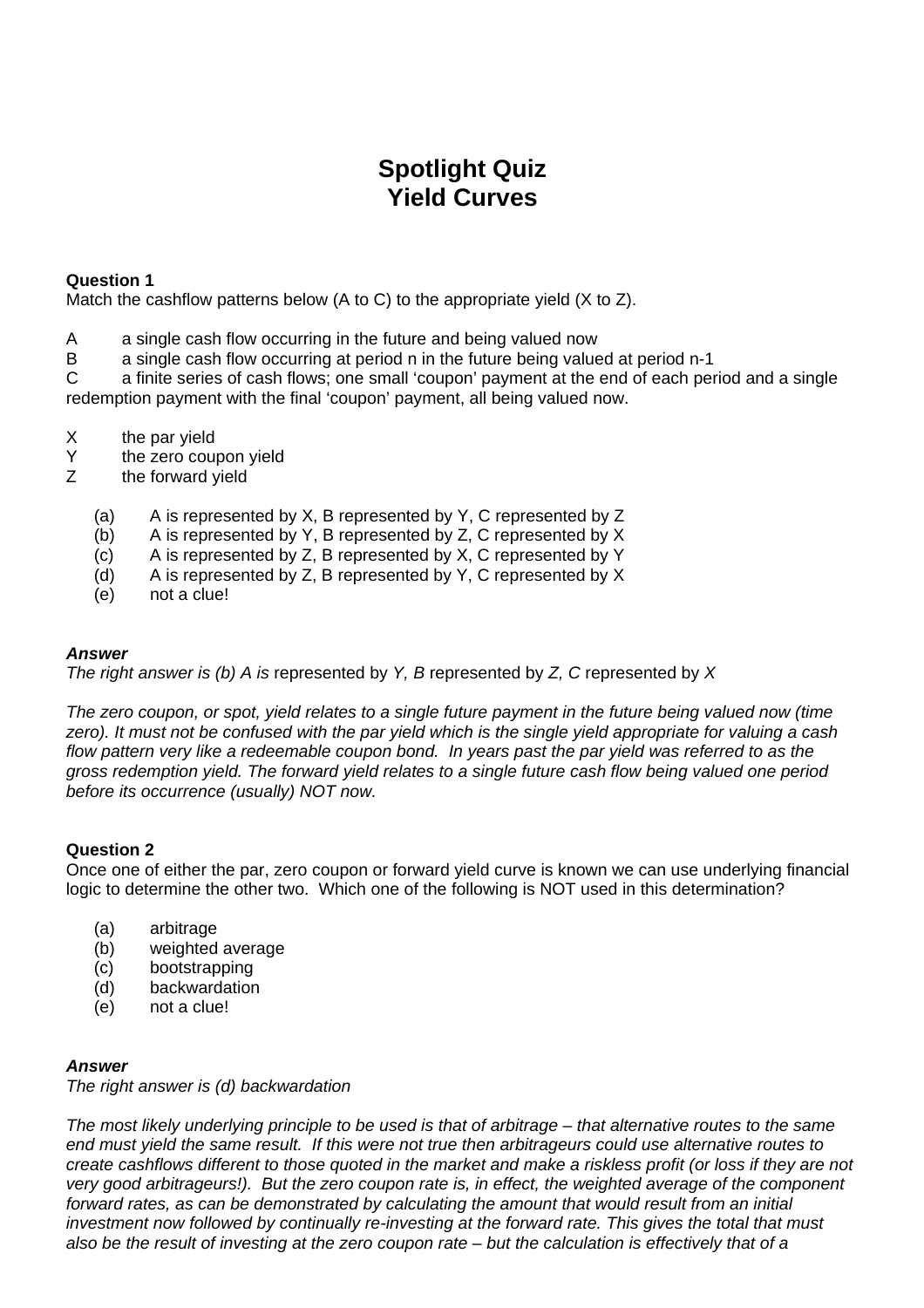*weighted average. Similarly the par rate is the weighted average of the series of zero coupon rates for*  each coupon cash flow and the redemption payment weighted by their relative amounts. Bootstrapping *is not really an 'underlying financial logic' but it is a method of determining the zero coupon rate from the relevant par rate. Backwardation is the situation where it is cheaper to buy a commodity in the future than it is to buy it now. With no income associated with holding the commodity, the forward price is normally higher to reflect the holding cost.* 

### **Question 3**

Imagine that the term structure of interest rates (the academically accurate term for what we all call the yield curve) shows rates rising as maturity (or more strictly, tenor) increases i.e. a normal yield curve.

Under these circumstances, which order to the curves appear?

|          | <b>The Highest</b><br>(above the others)                           | In the Middle | <b>The Lowest</b><br>(below the others) |
|----------|--------------------------------------------------------------------|---------------|-----------------------------------------|
| (a)      | forward                                                            | par           | zero coupon                             |
| (b)      | par                                                                | forward       | zero coupon                             |
| (c)      | zero coupon                                                        | forward       | par                                     |
| (d)      | forward                                                            | zero coupon   | par                                     |
| (e)      | par                                                                | zero coupon   | forward                                 |
| (f)      | zero coupon                                                        | par           | forward                                 |
| (g)      | it varies depending on a complex interaction of offsetting factors |               |                                         |
| $\cdots$ |                                                                    |               |                                         |

(h) not a clue!

## *Answer*

*The right answer is (d) forward, zero coupon, par* 

*For a tenor of 1, a single period, all rates must be the same – they represent the same set of cash flows. If we extend to 2 periods, then the sum invested at the*  $T_{0.1}$  *forward rate could be rolled forward into the T1-2 forward rate. The zero coupon rate for T2 must represent the same T0 investment and the same T2 return – so the amount resulting at T2 must be the same whichever route is taken. As an example if*  $T_{0.1}$ is 5% and  $T_{1-2}$  is 6% then £100 invested would yield £105 after one period and just over £111 *(£111.30)at T2 (£105 × 1.06%). If the zero coupon rate is to yield the same then the zero coupon rate must be around 5.5%. In fact it comes out to be 5.4988% - very close to the average of 5% and 6%.*

#### **Question 4**

Normally the zero coupon and par curves are fairly close together. Which of the following factors would cause the par curve to be closest to the zero coupon curve?

- (a) a steep upward sloping curve
- (b) a steep downward sloping curve
- (c) a low prevailing rate environment
- (d) a high prevailing rate environment
- (e) none of these makes any difference
- (f) not a clue!

## *Answer*

*The right answer is (c) a low prevailing rate environment.* 

*The par rate for any given maturity is given by the weighted average zero coupon rate for each of the cashflows of the par bond. In a low interest rate environment the coupon of the par bond will be low,*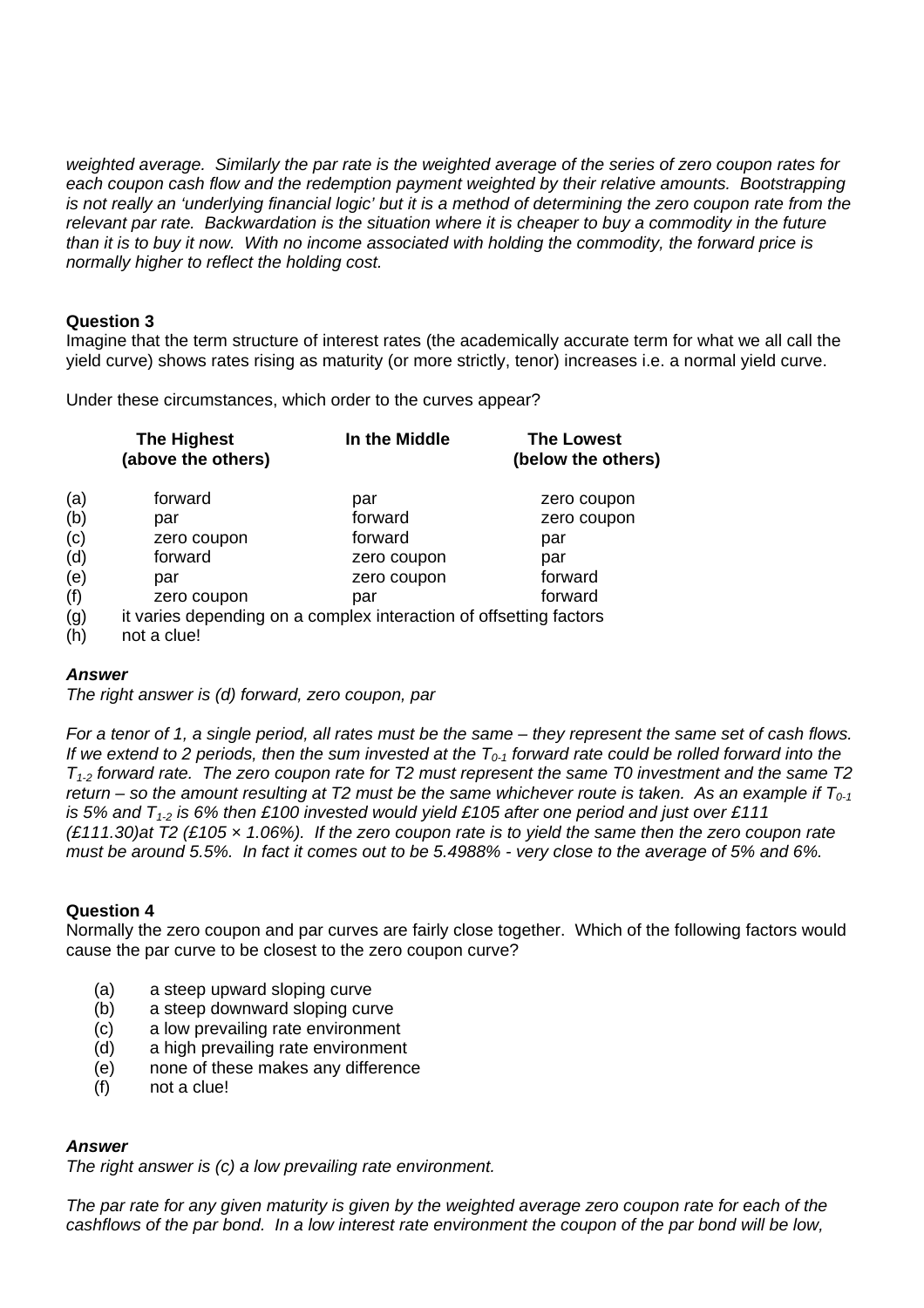*therefore the weighting will move more in favour of the zero coupon rate of the redemption amount – i.e. the zero coupon rate.* 

## **Question 5**

Some treasurers believe that financial maths is a step too far in sophistication. If you know that the forward rates for the next two years are as follows, can you estimate what would be a good 2 year swap price?

Forward rate  $T_{0-1} = 3.25\%$ Forward rate  $T_{1-2} = 4.65\%$ 

- (a) 3.934%
- (b) 3.944%
- $(c)$  3.954%
- (d) 3.964%
- (e) any of these will do!

### *Answer*

*The right answer is (a) 3.934%* 

*First we need the zero coupon rates. For the first period the ZCR is the same as the forward, 3.25%. For the second period, the ZCR is given by [(1+3.25%)×(1+4.65%)] (1/2) -1 = 3.9476% There is a formula for calculating the par rate (or swap rate) from the relevant zero coupon rates.* It is

# 1-Discount Factor

Cumulative DF<sub>n</sub>

*It refers to the discount factor derived from the zero coupon rates and the sum of all of the discount factors up to year n, again using zero coupon rates. In this case the formula becomes:* 

0. 0 7 4 5 1 2 1 8 1 1. 0 3 9 4 7 6  $\frac{-1.039476^{-2}}{25^{-1}+1.039476^{-2}}$   $\frac{0.07451218}{1.8940}$   $\equiv$ −

0 . 0 3 9 3 4 1 o r 3 . 9 3 4 1 % . . . . .  $(1.0325^{-\shortparallel}+1.039476^{-\allowbreak2}\ )$ . . *. . . . .* . . *. .* . . −<sup>1</sup> + 1 ∩20*1*.7G

*The answer can be proved by using 3.9341% as the coupon on the par bond, i.e. the bond trading at par and showing that, when discounted at the zero coupon rate, the PV is 100.0000, or par.* 

| $\bm{\tau}$ | <b>Flow</b> | DF       | PV              |
|-------------|-------------|----------|-----------------|
| -1          | 3.9341      | 0.968523 | 3.8102663       |
| 2           | 103.9341    | 0.925488 | 96.189744       |
|             |             |          | <i>100.0000</i> |

#### **Question 6**

Which is the best way to describe the difference between yield curves?

- (a) they are different curves observed in the market
- (b) one curve is observed and the others are calculated from that
- (c) there is one underlying yield curve, the differences are all to do with increasing apparent complexity of interacting factors
- (d) there is one underlying yield curve, the differences are all to do with quoting conventions and the assumed pattern of cash flows
- (e) it's all too mathematical for me, I'm interested in strategy!